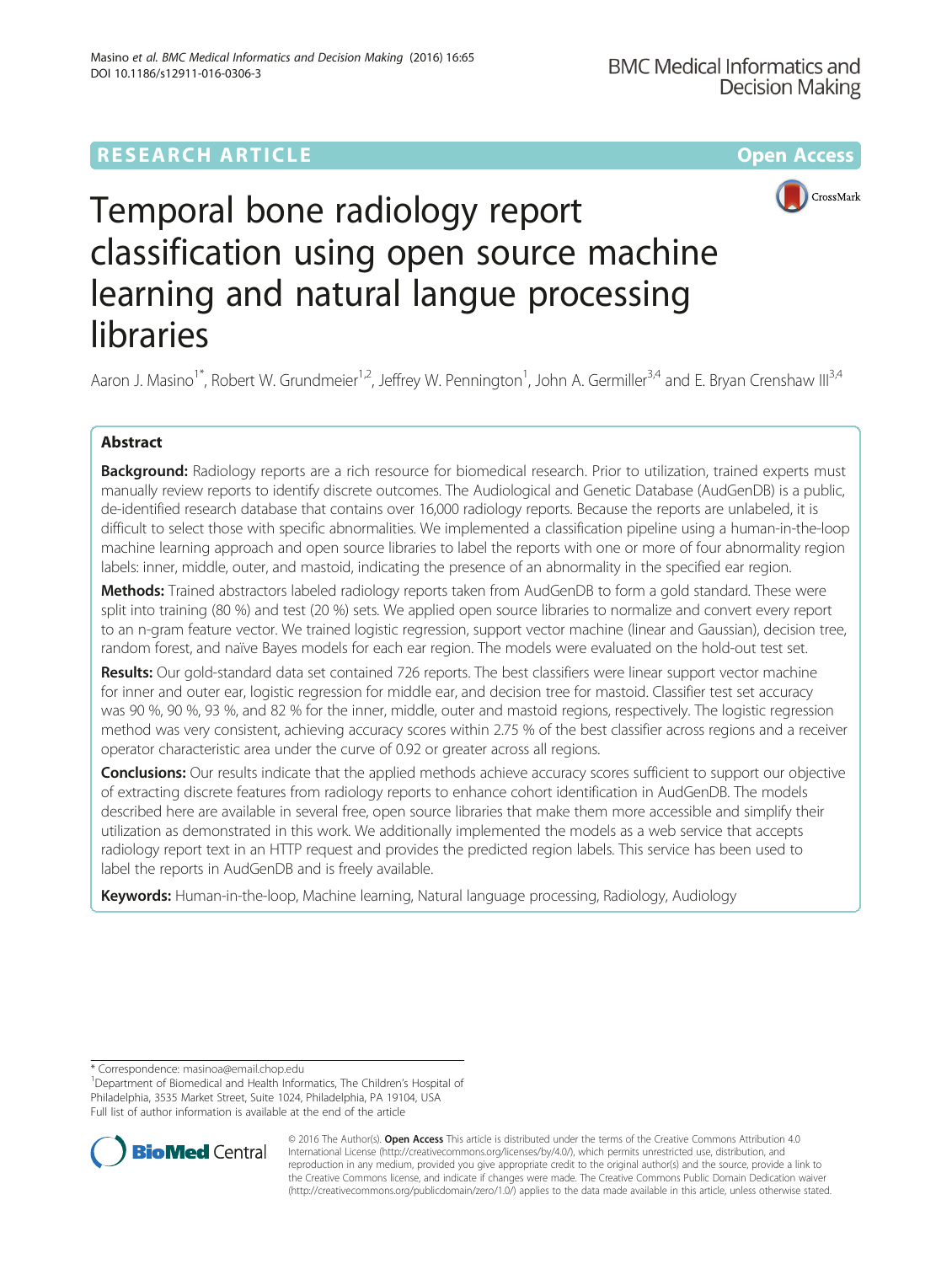# Background

Electronic health records (EHRs) contain significant amounts of unstructured text that pose a challenge to their secondary use as a research data source [[1, 2\]](#page-8-0). Prior to research utilization, EHR text data, such as physician notes and radiology reports typically must be converted to discrete values, e.g. outcome labels. In the absence of automated processing, this requires trained data abstractors to manually review the text sources and identify discrete values of interest. Such manual review may be time consuming and expensive, particularly for large data sets. Natural language processing (NLP) and machine learning (ML) methods present an alternative to manual text review. These methods have been applied to automate EHR text analysis in a variety of studies including phenotype extraction, adverse drug-event identification, and domain-specific radiology report classification [\[3](#page-8-0)–[8](#page-8-0)].

In audiologic and otologic research, the ability to use anatomic information described in radiology is essential to understand the causes of hearing loss for research subjects and to develop new treatment modalities [\[9](#page-8-0)–[12](#page-8-0)]. The Audiological and Genetic Database (AudGenDB), a public, de-identified observational research database derived from EHR data sources, contains over 16,000 deidentified, unlabeled radiologist reports [\[13](#page-8-0)]. Because the reports are unlabeled, it is difficult for researchers to select reports that contain abnormalities in a specific region, e.g. the inner ear. Two straightforward methods to be considered are keyword searches and International Classification of Diseases (ICD9) based searches [[14](#page-8-0)]. As shown in the work presented here, these approaches lack sensitivity (recall) for this data set, and thus fail to identify most of the reports that contain an abnormality. Therefore, to facilitate the effective use of anatomic information contained in radiology reports for audiology research, we adopted a machine learning procedure.

Ideally, we would like to utilize a fully automated knowledge extraction system for which it would be necessary only to supply radiology reports. The system would generate labels that correspond to entities (e.g. vestibular aqueduct) and attributes (e.g. enlarged) identified in each report to be used for search indexing. Although significant progress has been made in the biomedical domain toward the development of such systems for text analysis [\[15, 16](#page-8-0)], fine-tuning is usually necessary to achieve acceptable performance for specific use cases. This requires training documents to be labeled with detailed concepts from the standardized ontology utilized by the system (e.g. UMLS [[17](#page-8-0)]). The size and complexity of such ontologies places a potentially prohibitive burden on the labeler, typically a physician or study staff member, who is required to learn at least part of the ontology in order to perform the annotation task. Additionally, the granularity of the ontology may be inappropriate for the use case. For example, we sought to enable document search for abnormalities in broad ear regions for which highly granular labels are unnecessary. More generally, existing NLP systems [\[18,](#page-8-0) [19](#page-9-0)] can extract pre-specified features (e.g. word tokens, parts of speech tags) from natural language text. However, it remains necessary to determine which features extracted by these systems and which classification models are appropriate for our task. As these steps are likely to benefit from human input, we adopted an approach that utilizes aspects from domain-expert-centered knowledge discovery [[20](#page-9-0)] and human-in-the-loop (HIL) machine learning [[21](#page-9-0)]. In this framework, the domain expert, a physician in our study, plays a central, rather than periphery, role in the knowledge extraction process that includes data selection criteria, document labeling requirements, analysis, and evaluation. The HIL approach enables humans to guide the machine learning process through data, feature and model selection based on expert knowledge and task specific requirements.

Implementing this process, we developed a classification pipeline that uses freely available open-source ML and NLP libraries to label temporal bone radiology reports with one or more of four abnormality region labels: inner, middle, outer, and mastoid, indicating the presence of an abnormality in the specified ear region. We subsequently incorporated the pipeline into a web service that provides labels for reports submitted via HTTP requests to more broadly enable the audiology research community to effectively use the important anatomic information that is typically buried in radiology reports. Our successful application of these ML and NLP methods to a novel data source, AudGenDB, provides further evidence of their generalizability and that such methods can be effectively utilized in production biomedical software environments.

# **Methods**

We conducted a retrospective analysis of de-identified radiologist reports obtained through the AudGenDB web query interface. Although AudGenDB now contains data from multiple institutions, radiology reports were only available from The Children's Hospital of Philadelphia (CHOP) at the time of this study. The CHOP Internal Review Board approved the study under the overall AudGenDB project.

# Document labeling

Each radiology report was reviewed by one of two study staff and annotated with one or more labels indicating ear regions in which structural abnormalities were noted. Following a human-in-the-loop approach, we derived annotation requirements from physician expert guidance [\[22\]](#page-9-0). It was determined labels for *inner*, *middle*,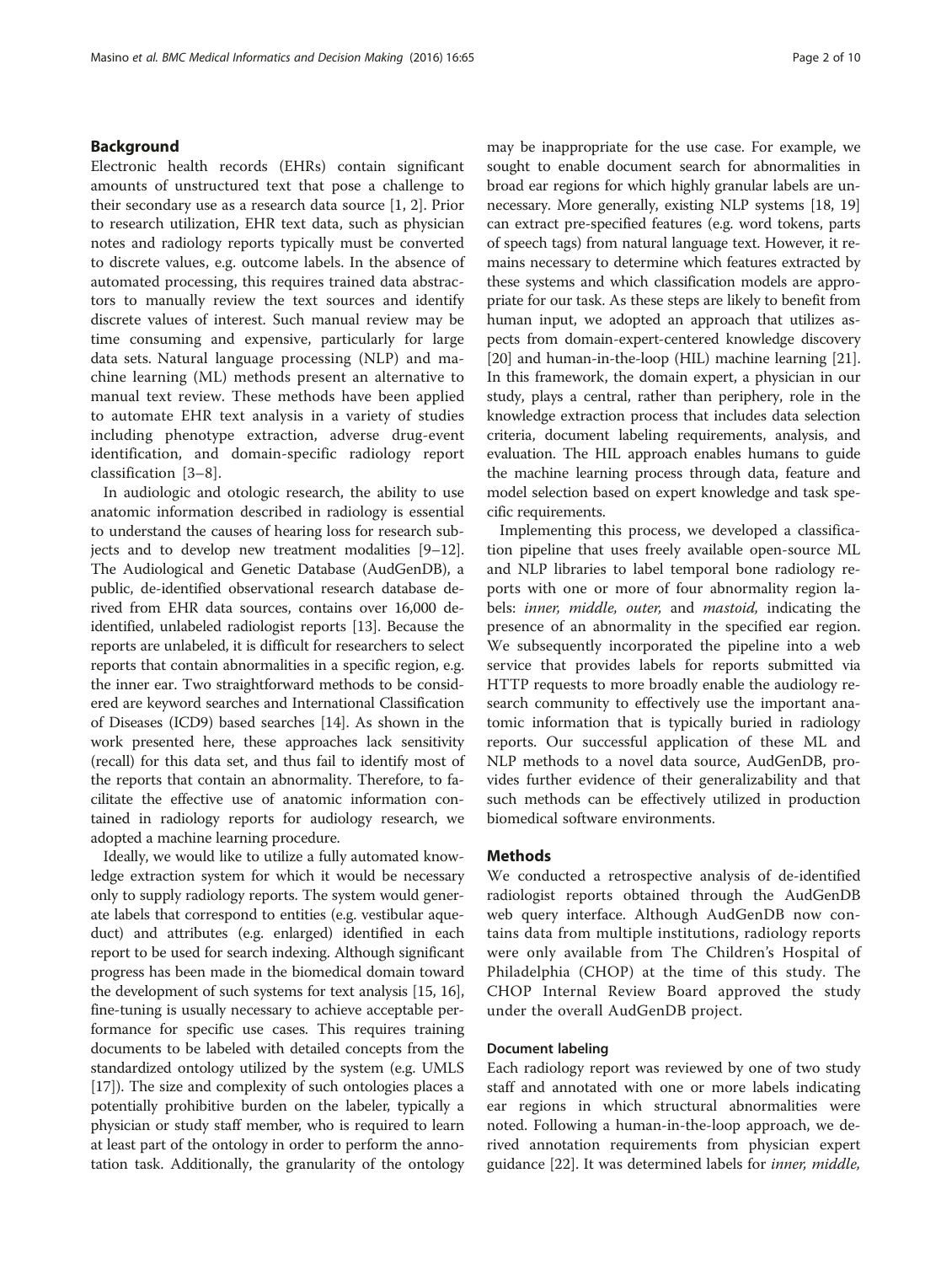and outer ear, and mastoid abnormalities were most appropriate for our task. The criteria for a positive label (indicating presence of an abnormality), developed through expert input, were: inner for abnormalities of the cochlea, vestibular aqueduct, vestibular nerves, vestibules, or semicircular canals; middle for abnormalities of the tympanic membrane, ossicles, stapes, incus, malleus, or scutum; outer for abnormalities of the external auditory canal; and mastoid for abnormalities of the mastoid regions. A report was labeled normal if no abnormalities were identified. Cohen's Kappa statistic was calculated on a subset of 50 reports that were labeled by both reviewers to assess inter-rater agreement. The labeled dataset was stratified based on presence or absence of abnormalities in at least one region and randomly split into stratified training and test sets containing 80 and 20 % of the reports, respectively.

#### Document normalization and feature vector construction

Prior to the training and analysis, we extracted and normalized the findings and impression sections from each radiology report. The radiology report sections are consistently demarcated with section headers (e.g. FIND-INGS). To extract these sections, we developed a custom Python program that reads each line of the file. It records all lines in the file after the FINDINGS header until the next section header. Similarly, it records all lines after the IMPRESSION header until the next section header. These extracted sections were then normalized. The normalization step uses the Python Natural Language Processing Toolkit (version 2.0.4) and custom regular expression patterns to: replace decimal numbers (e.g. 3.14) with number; replace units (e.g. years) with unit; remove common English words (except for "no", "not", and "under" which were deemed relevant to the specific classification task); and replace all words with their word-stems [[19](#page-9-0)].

After normalization, every report was tokenized (separated into individual words). The tokens obtained from the training set reports were used to create an n-gram (sequence of  $n$  consecutive words or characters) collection representing all n-grams that occur in at least one training report. Note that test reports were also tokenized, but were not used to construct the n-gram collection. This implies that an n-gram that occurs in a test report but not in any training report will not appear in the n-gram collection. Because such an n-gram does not appear in the training set, it would provide no information during the training process and consequently not contribute to the classification model. After tokenization, we converted each report to a numerical feature vector (FV) using the Python scikit-learn library (version 0.16.1, with NumPy version 1.10.1) [[23](#page-9-0)]. FVs were constructed from the n-gram features in the report. Rather

than adopt a pre-specified feature set or use unsupervised feature learning as would be done in a fully automated machine learning process, we employed a HIL technique and evaluated several potential candidate features identified from expert knowledge. The specific FV configuration was determined separately for each classifier as part of the model selection and evaluation process described below. We considered FVs composed of word only n-grams and character only n-grams with  $n$  in the range [[1, 3\]](#page-8-0). For both word and character based FVs, we evaluated binary values, where element  $i$  (0 or 1) indicates the  $i<sup>th</sup>$  feature (from the complete n-gram collection) is absent or present in the report, and feature counts, where element  $i$  is the number of times the  $i<sup>th</sup>$ feature occurred in the report.

## Model construction and evaluation

As with feature selection, we adopted a HIL procedure to select and tune the appropriate classification algorithms, in contrast to a fully automated process that would implement a pre-specified method. We evaluated logistic regression, support vector machine (SVM), decision tree, random forest, and naïve Bayes models. Model construction required hyperparameter selection for the associated learning algorithms. The hyperparameters include model specific parameters (e.g. regularization constant) and the specific FV configuration options (character vs. word N-grams, and binary features vs. counts). Only binary FVs were considered for the naïve Bayes classifier, as that is an algorithm assumption. We used the *scikit-learn* library, which includes implementations of the considered learning algorithms, to perform a grid search and select the optimal hyperparameters for each model. Hyperparameter combinations were evaluated by 5-fold cross validation [\[24](#page-9-0)]. For each learning algorithm and ear region, the model hyperparameters and FV combination with the best cross-validation performance was selected and the model was re-trained using the entire training data set. These models were then run for the test set to evaluate generalization error and the best performing one in each ear region was selected for use in the report-labeling pipeline.

# Web service implementation

To make the report classifiers available to applications, specifically AudGenDB, we implemented a web service that provides the predicted labels for each of the four ear regions. The web service is a REST implementation created in Python using the open-source Flask library. The REST service accepts HTTP POST requests that include one or more reports to be labeled and responds with the predicted labels.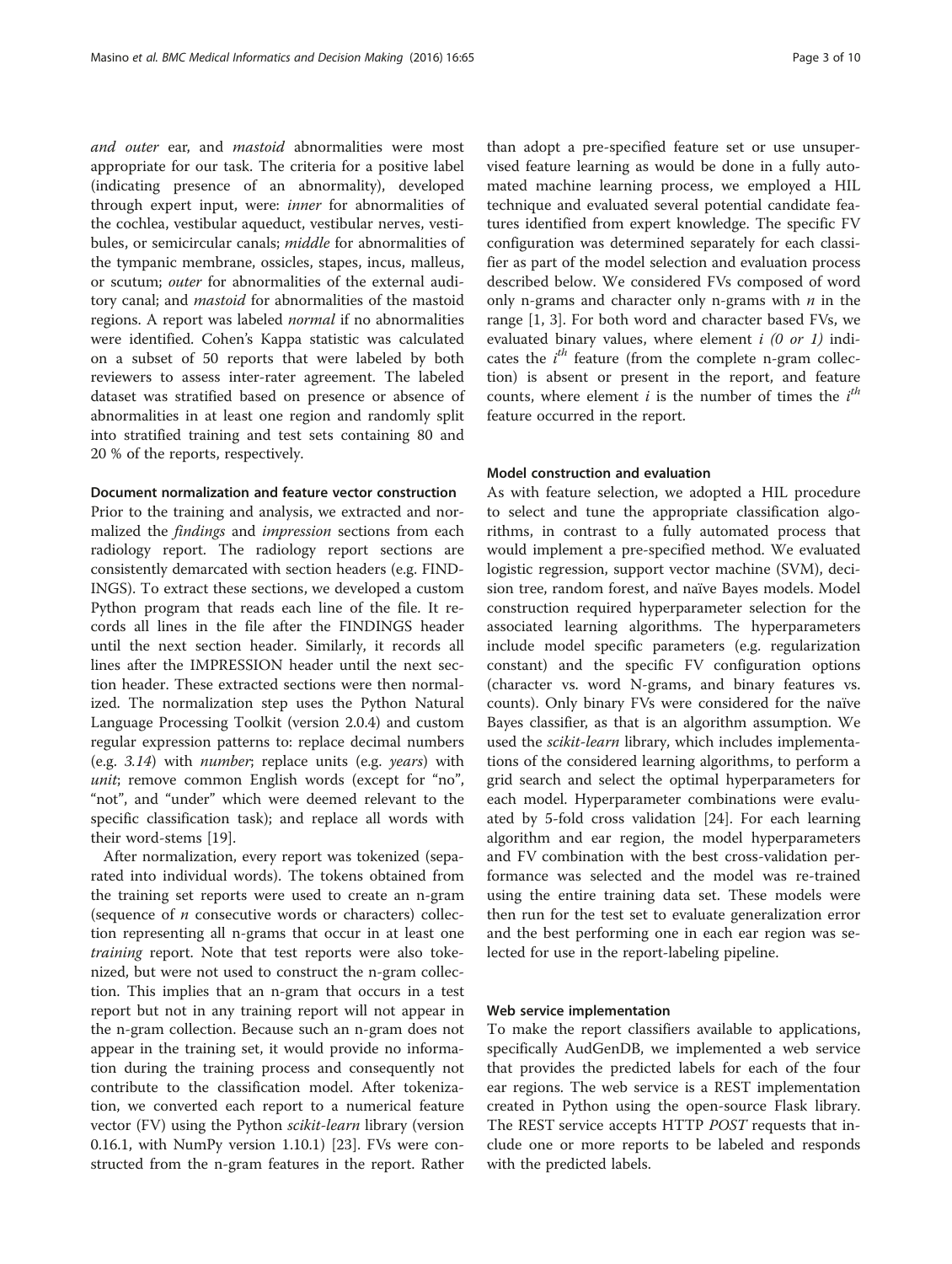# Alternative methods

We considered two alternative approaches for comparison to our ML models. First, we created a keyword list for each ear region [see Additional file [1](#page-8-0)]. We then performed a keyword search where we considered a report abnormal for a specific ear region if it contains any region specific keywords. In the second alternative, we identified a list of ICD9 diagnosis codes that pertain to abnormalities of the ear. These were assigned to one or more ear regions based on the code description [see Additional file [1\]](#page-8-0). For each radiology report, we obtained the ICD9 codes annotated to the associated patient from AudGenDB. A radiology report was considered abnormal for a given ear region if the patient's diagnosis codes included any of the ICD9 codes assigned to that ear region.

## Results

We developed a multi-label classification pipeline, illustrated in Fig. 1, to classify input radiologist reports as normal or abnormal for each of four ear anatomical regions: inner, middle, outer and mastoid. Each report is preprocessed to extract the findings and impression sections and to perform text normalization. The normalized sections are then converted to a discrete numerical feature vector (FV). The FV is input to the four separate machine learning classifiers that label the report normal or abnormal relative to a specific ear region. The models are made accessible to client applications via a web service.

Our dataset consisted of 726 radiology reports composed primarily of computed tomography (CT) scans of the temporal bones and a small number of Magnetic Resonance Imaging (MRI) scans of the brain. Inter-rater agreement was near perfect (kappa 0.94, 0.90, 0.88, and 0.82 for the inner, middle, outer, and mastoid regions, respectively) [\[25\]](#page-9-0). Based on these results, we determined that single report assessment by reviewers working in parallel to generate a larger training set was the most efficient resource utilization. A double review with consensus reconciliation of discordant assessment may have yielded marginally better labels, but would have been feasible only for a smaller report set.

The dataset was randomly split into training and test sets consisting of 580 (80 %) and 146 (20 %) reports, respectively. The percentage of training and test set normal and abnormal reports was equal to within 1 % between the two sets, where an abnormal report is one with an abnormality in at least one region. The percentage of training and test set normal and abnormal reports by region was equal to within 6.13 % across the four regions. Table [1](#page-4-0) details the training and test set label distributions. The table reflects that while the majority of documents contained at least one abnormality (indicated by the At least one region) only a minority fraction contained an abnormality for a given ear region.

Cross-validation was used to select model hyperparameters (e.g. regularization constant) and feature vectors (e.g. bigram counts) for each candidate model as described

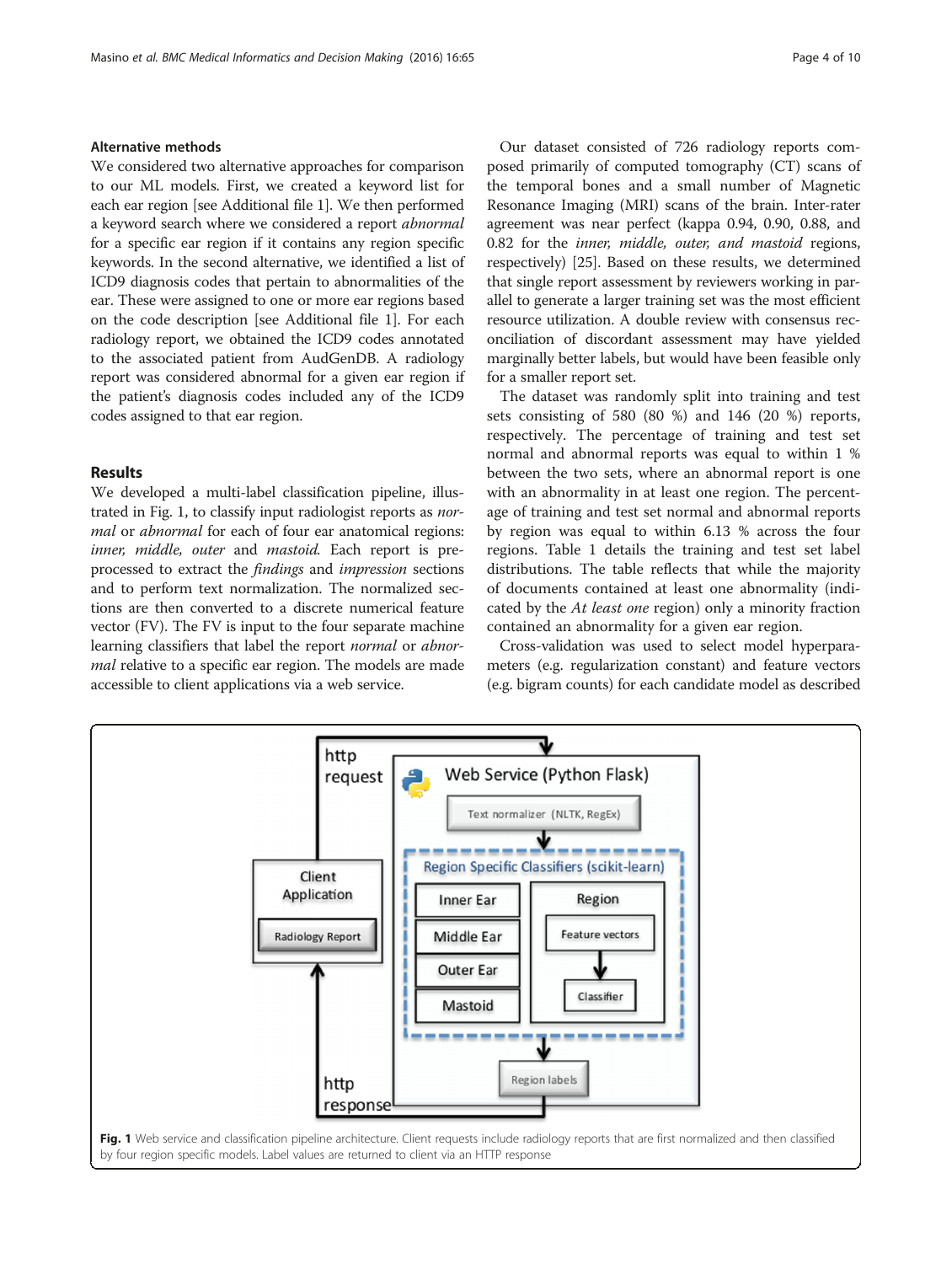| Region                                                                    | Training set  | Test set     |  |  |  |  |
|---------------------------------------------------------------------------|---------------|--------------|--|--|--|--|
| At least one                                                              | 62.41 % (362) | 62.33 % (91) |  |  |  |  |
| Inner                                                                     | 26.72 % (155) | 26.03 % (38) |  |  |  |  |
| Middle                                                                    | 37.59 % (218) | 40.41 % (59) |  |  |  |  |
| Outer                                                                     | 13.79 % (80)  | 14.38 % (21) |  |  |  |  |
| Mastoid                                                                   | 30.86 % (179) | 36.99 % (54) |  |  |  |  |
| Column values indicate the nercentage of documents (values in parenthesis |               |              |  |  |  |  |

<span id="page-4-0"></span>Table 1 Abnormal annotation distribution

Column values indicate the percentage of documents (values in parenthesis indicate absolute number of documents) that were labeled as abnormal for the given region. A document as a whole was considered abnormal if it contained an abnormality in at least one region. The training and test sets contain a total of 580 and 146 documents, respectively

in the methods. Table 2 lists the optimal values for the best classifier for each region among those considered in the grid search. Table 3 details quantitative test set performance metrics for the best region classifiers. For each region, the best model was selected as that with the highest accuracy on the test set. In the event of a tie, the model with the best F1-score was selected. This occurred for both the inner region, where there was an accuracy tie between the logistic regression and the linear SVM models, and for the mastoid region where there was tie between the decision tree and random forest models. It is important to note that the data sets are imbalanced in every ear region with the majority normal class representing a minimum 59.6 % (middle ear) up to a maximum 85.6 % (outer ear) of the test cases (Table 1). In our results, the best model accuracy is greater than the majority class percentage across all regions (range 7.38–30.4 %, Table 3) implying that the models learned criteria that go beyond simply selecting the majority class.

To gain further insight into the ML model performance, we consider the test set confusion matrices shown in Table 4 for the best region classifiers. The confusion matrices provide an intuitive performance assessment when we consider the number of misclassified reports (off-diagonal entries) relative to the correctly classified examples (diagonal elements). From the confusion matrices, we observe that the models performed very well on the normal cases as may be expected for the majority class for imbalanced data sets. We also see that

Table 2 Best classifier hyperpameters by ear region

|           | Feature Vector Hyperparameters     |                 |                    |                                   |
|-----------|------------------------------------|-----------------|--------------------|-----------------------------------|
| Region    | Best classifier                    | n-gram<br>Range | Word/<br>Character | Model<br>Hyperparameters          |
| Inner Ear | SVM (Linear)                       | $1 - 2$         | Word               | Cost parameter,<br>$C = 0.1$      |
|           | Middle Ear Logistic Regression 1-3 |                 | Word               | Regularization cost,<br>$I = 0.1$ |
| Outer Ear | SVM (Linear)                       | $1 - 3$         | Word               | Cost parameter,<br>$C = 0.333$    |
| Mastoid   | Decision Tree                      | $1 - 3$         |                    | Character Max depth = $2$         |

Table 3 Best classifier test set performance metrics

| Region      | Inner          | Middle         | Outer        | Mastoid      |
|-------------|----------------|----------------|--------------|--------------|
| Accuracy    | $90\% (+16.0)$ | $90\% (+30.4)$ | 93 % (+7.38) | 82 % (+19.0) |
| F1 Score    | 0.82           | 0.85           | 0.71         | 0.74         |
| <b>NPV</b>  | 0.94           | 0.85           | 0.93         | 0.83         |
| PPV         | 0.82           | 1.0            | 0.92         | 0.80         |
| Sensitivity | 0.82           | 0.75           | 0.57         | 0.69         |
| Specificity | 0.94           | 1.0            | 0.99         | 0.90         |
|             |                |                |              |              |

The values in parenthesis in the accuracy row are the percent difference compared to the majority class. NPV is negative predictive value, PPV is positive predictive value. The best classifiers by region were SVM (linear) for the inner and outer ear, logistic regression for the middle ear, and decision tree for the mastoid

the best classifier models incorrectly classify many of the positive test cases, i.e. the minority class, particularly for the outer ear and mastoid regions. This is reflected by the sensitivity results (range 0.57–0.82) shown in Table 3. The nature of these errors can be understood by considering the presence of bias and variance in the training process. Bias occurs, independent of training set size, when the model and its associated assumptions are such that there is a non-zero expected error. Variance occurs due to model sensitivity to fluctuations in the data set and is dependent on training set size. We can observe the impact of these two error sources by examining the learning curves for the best classifiers. A learning curve graph illustrates a selected model performance metric on the training and validation sets as a function of the number of training examples. In the ideal scenario where there is low bias and low variance, we expect the training and validation curves to approach the maximum metric value. In the presence of bias alone, we expect the training curve and the validation curve to both approach a limiting value that is less than the maximum. In the presence of variance alone, we expect the training curve to approach the maximum metric value. However,

|  | <b>Table 4</b> Best classifier confusion matrices by ear region |  |  |  |  |  |
|--|-----------------------------------------------------------------|--|--|--|--|--|
|--|-----------------------------------------------------------------|--|--|--|--|--|

| Inner Far: SVM Linear Kernel |                 |                        | Middle Ear: Logistic Regression |                 |                  |  |
|------------------------------|-----------------|------------------------|---------------------------------|-----------------|------------------|--|
|                              | Predicted Label |                        |                                 | Predicted Label |                  |  |
| Actual Label                 |                 | Normal Abnormal        | Actual Label Normal Abnormal    |                 |                  |  |
| Normal                       | 101             | 7                      | Normal                          | 87              | $\left( \right)$ |  |
| Abnormal                     | 7               | 31                     | Abnormal                        | 15<br>44        |                  |  |
| Outer Far: SVM Linear Kernel |                 | Mastoid: Decision Tree |                                 |                 |                  |  |
|                              | Predicted Label |                        |                                 | Predicted Label |                  |  |
| Actual Label                 |                 | Normal Abnormal        | Actual Label                    |                 | Normal Abnormal  |  |
| Normal                       | 124             | 1                      | Normal                          | 83              | 9                |  |
| Abnormal                     | 9               | 12                     | Abnormal                        | 17              | 37               |  |

Test set confusion matrices for best learning algorithm for each ear region. The confusion matrices provide the true and false counts for normal and abnormal documents as labeled by the classification algorithm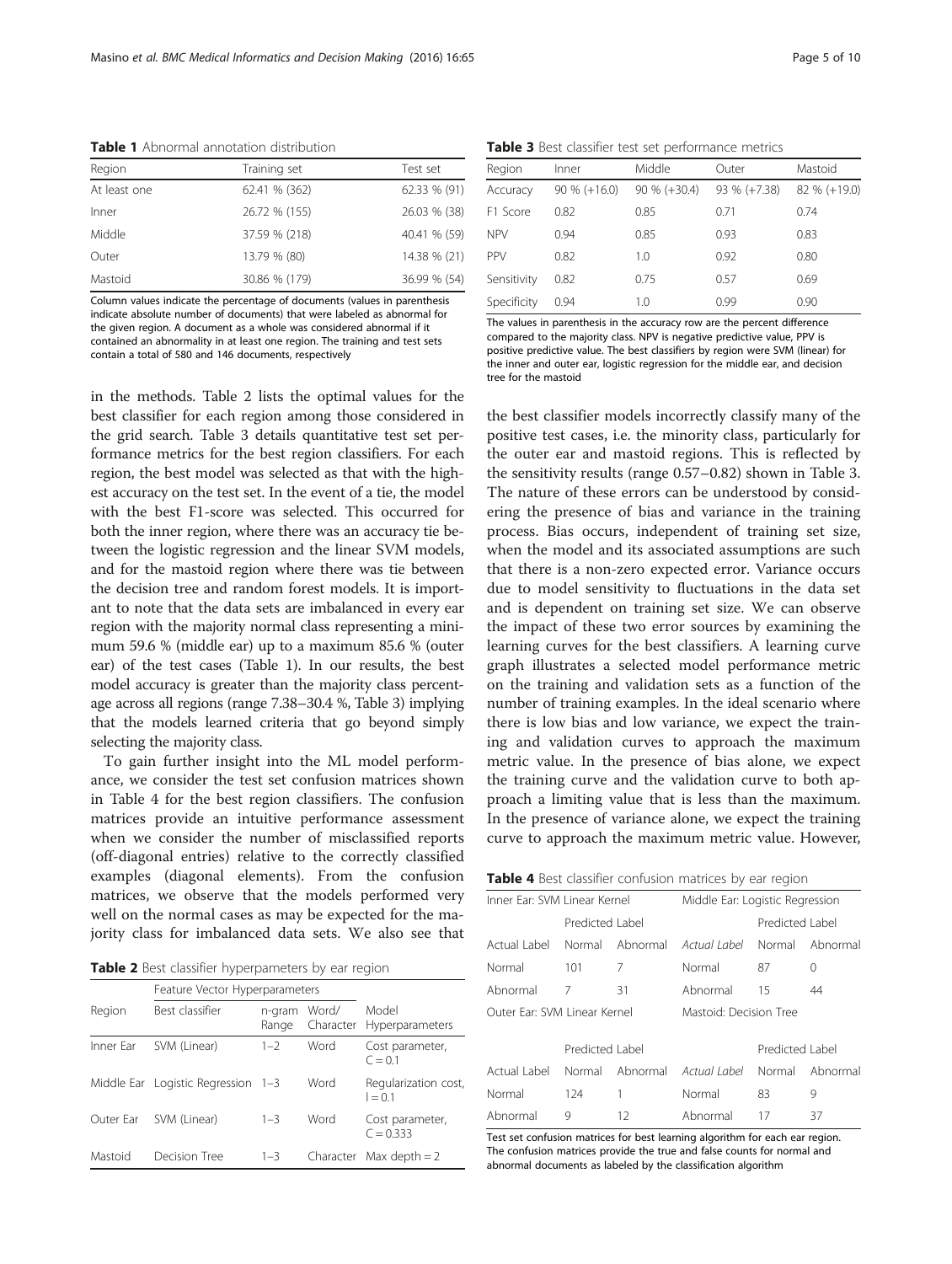<span id="page-5-0"></span>while the validation curve will increase smoothly with the number of training examples, it will fail to achieve the maximum value. Naturally, most practical cases involve both error sources in which case the training curve will approach a value that is greater than the validation curve but less than the maximum metric value.

In Fig. 2, we plot the best classifier learning curves for each ear region with accuracy as the performance metric. The inner ear learning curve (Fig. 2, top left) clearly demonstrates the presence of variance. The model achieves nearly 100 % accuracy on the training set whereas the validation curve monotonically increases with additional training examples but fails to reach perfect accuracy. The middle ear learning curve (Fig. 2, top right) indicates both bias and variance are present. The training curve is essentially constant at approximately 97 % accuracy (bias) and the validation curve, while increasing with additional examples, fails to approach the training curve (variance). Similar behavior is

observed for the outer ear (Fig. 2, bottom left) and the mastoid (Fig. 2, bottom right). The mastoid learning curve demonstrates the most severe bias, indicated by the fact that the training curve is constant at a relatively low value of 93 %. This model also demonstrated the strongest variance as indicated by the large separation (approximately 15 %) between the training and validation curves.

We considered a keyword search and ICD9 based search as baselines for comparison with the ML models. The accuracy and F1-scores for these alternative methods are shown in Table [5](#page-6-0). In all cases, the best machine learning model yields superior accuracy and F1-score values. We assessed the statistical significance of these accuracy differences by McNemar's test using exact binomial probability calculations [\[26](#page-9-0)]. The McNemar's test statistic for the best ML classifier output labels on the test set relative to those of the ICD9 based model yielded  $p$ -values less than 0.05 across all regions. This suggests the



(logistic regression), outer ear (linear SVM), and mastoid (decision tree). The curves show the training and validation accuracy as a function of the training set size. Performance is evaluated by 5-fold cross validation. The green (red) curves indicate performance on the training (cross-validation) report sets. Each data point (circles) is the average accuracy value over the 5 folds. The shaded region indicates the standard deviation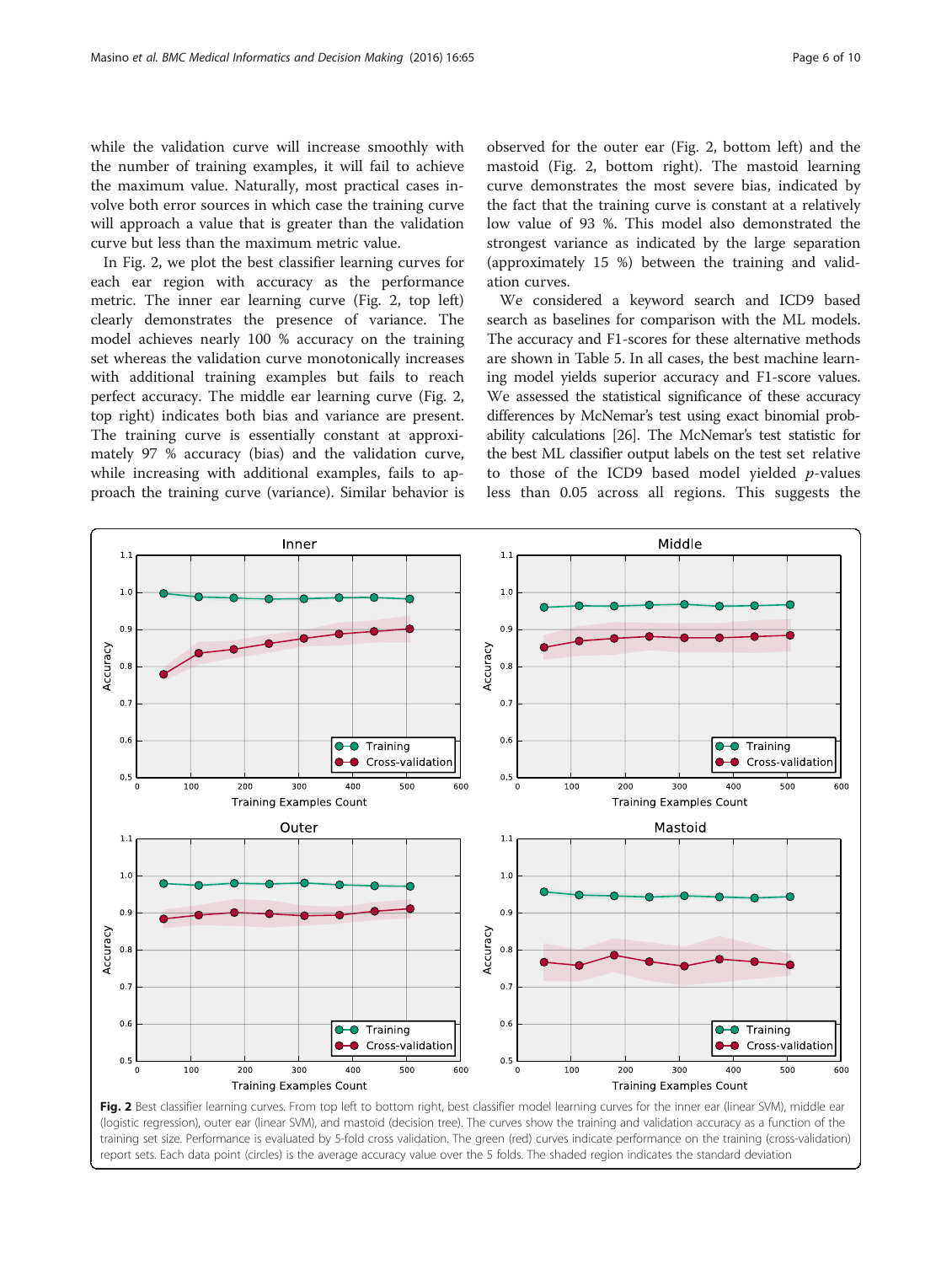<span id="page-6-0"></span>Table 5 Keyword and ICD9 search method performance

|              | Accuracy |      |           | F1-Score                                                  |      |      |
|--------------|----------|------|-----------|-----------------------------------------------------------|------|------|
| Region       |          |      |           | Best classifier Keyword ICD9 Best classifier Keyword ICD9 |      |      |
| Inner        | 90%      | 75 % | 60 % 0.82 |                                                           | 0.42 | 0.60 |
| Middle       | 90%      | 67%  | 62 % 0.85 |                                                           | 0.67 | 0.15 |
| Outer        | 93%      | 86 % | 86 % 0.71 |                                                           | 0.33 | 0.0  |
| Mastoid 82 % |          | 65%  | 68 %      | 0.73                                                      | 014  | 0.28 |

model outputs are not correlated and that the performance increases observed for the ML classifiers are statistically significant. Similarly, comparing the best ML classifier outputs to the keyword search outputs yielded pvalues less than 0.05 for the inner, middle, and mastoid regions. This suggests the performance increase observed for the ML models over the keyword search in those regions is also statistically significant. For the outer region, however, the p-value (0.42) was much greater than 0.05 suggesting that the model outputs are strongly correlated for that region. This is likely due to the strong class imbalance (86 % normal) and small number of positive examples (21) in the outer region for the test set. This situation represents a difficult learning environment for the ML classifier in which it performs poorly on the positive cases. This is reflected by the low sensitivity (0.57) of the best ML classifier for the outer ear region (Table [3\)](#page-4-0).

As described in the methods, we extracted the findings and impressions sections of the radiology report and performed text normalization prior to training and testing. As these steps were not part of the cross validation grid search, we examined their impact by evaluating the performance of the best logistic regression classifier for each region when separately removing each one of the preprocess steps. The best logistic regression classifier refers to the hyperparameter configuration that yielded the best cross validation results for the logistic regression model for a given region. In the case where extraction of the findings and impression sections was not performed, i.e. the entire report was used in training and test set evaluation, the test set accuracy difference was less than 2.1 % across all regions. The McNemar test statistic p-value was greater than 0.6 across all regions when comparing the output labels with and without separate extraction of the findings and impression sections. Similarly, we evaluated the best logistic regression classifier when text normalization was not performed. The test set accuracy difference was less than 4.1 % across all regions and the McNemar test statistic p-value was greater than 0.05 across all regions. These observations suggest that these preprocess steps may provide little benefit for this particular data set. We ultimately chose to keep them in our pipeline because they did

not hinder performance and they are common practice in similar studies.

Although the best learning algorithm varied by region, the accuracy difference between the overall best classifier and the best logistic regression classifier was less than 2.75 % across all regions. Furthermore, the McNemar's statistic as computed for the best classifier output labels and the best logistic regression classifier output labels yielded p-values of 1.0, 0.5, and 0.1 for the inner, outer, and mastoid regions, respectively. For the middle ear region, the best logistic regression classifier was the overall best classifier. These p-values suggest that the best overall model and the best logistic regression model output labels should be considered correlated. Based on these observations, we could reasonably select the logistic regression model for all regions. The logistic regression model is desirable because it can be easily tuned to improve specificity or sensitivity. The Receiver Operating Characteristic (ROC) curves across all regions for the logistic regression model are shown in Fig. 3. An ROC curve illustrates the tradeoff between controlling false positives and negatives through the dependence between sensitivity (or recall) and specificity as a function of the classification decision threshold. The ROC area under the curve (AUC) is a point metric that is often used to assess model performance. For the logistic regression classifier, the AUC is greater than 0.92 across all regions indicating good performance. The ROC curves indicate that this model can simultaneously control false positives and negatives reasonably well for this data set. Further, it can also be tuned to strictly control false positives (negatives) without significantly reducing false negative (positive) control.



Fig. 3 Logistic regression receiver operating characteristic (ROC) by region. The ROC curves for the best performing logistic regression model for each ear region. The dashed line is the expected performance for a random binary classifier. Area Under the Curve (AUC) values closer to 1.0 indicate high performance with low false positive and false negative events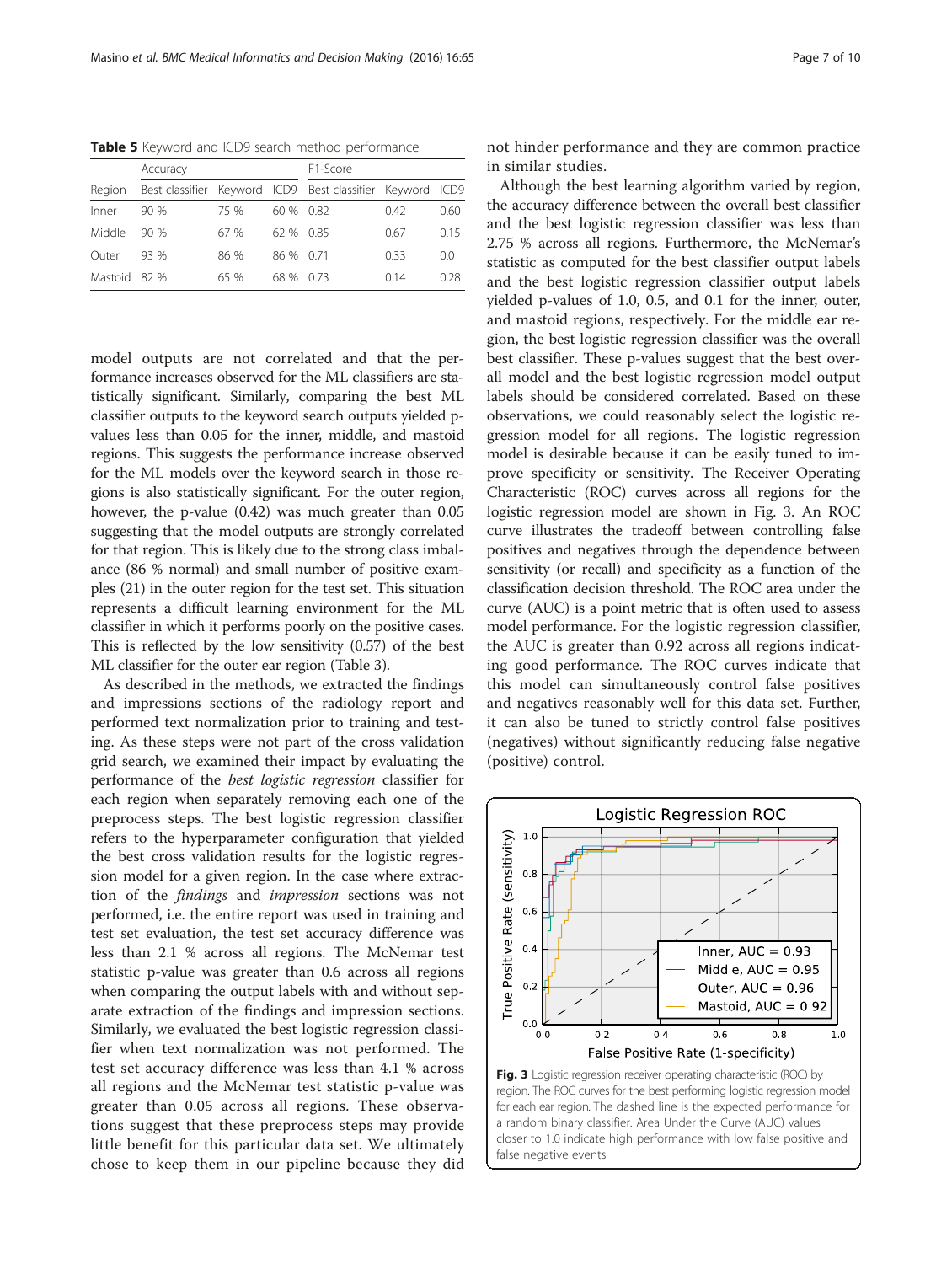# **Discussion**

Robust methods that reduce the need for manual chart review to identify pertinent radiology reports are critical to support observational clinical studies for hearing loss research. We have demonstrated that standard ML and NLP methods may address this challenge when supported by human expert guidance. These methods significantly outperformed the keyword and ICD9 based search alternatives. Although other baseline methods may be superior, the intent of this work was to demonstrate the effectiveness of ML methods on an audiologic data set as compared to approaches likely to be used by most researchers performing observational clinical studies. Our fundamental criteria for baseline method selection was therefore to rely only on filtering methods and information readily available in the AudGenDB database. We also chose to rely on well-reported ML and NLP methods that are available in free libraries for many programming languages including Python (as we used for our experiment) and R [[23](#page-9-0), [27](#page-9-0)]. It is possible that superior results could be obtained through more advanced methods. For instance, the word count vectors used to represent documents could be replaced with word embedding methods such as word2vec and GloVe that capture additional semantic information [[28](#page-9-0), [29](#page-9-0)]. More advanced models such as recurrent neural networks that readily account for word order and relations between words would also likely be beneficial [\[30](#page-9-0)]. However, we were motivated in part to demonstrate that standard ML and NLP methods could achieve reasonable success on a novel clinical data set.

As described recently [\[31](#page-9-0)], the free availability of NLP tools in "out of the box" software packages makes them more accessible to various researchers in numerous settings. However, as the work presented here illustrates, in most cases some form of human guidance is required to develop a successful machine learning application. Accordingly, we adopted concepts from human-in-theloop machine learning [[20](#page-9-0), [21](#page-9-0)] for document annotation, feature selection, and model evaluation. We hypothesize that additional HIL ML concepts could be beneficial to this and similar studies. Specifically, as shown in [\[20](#page-9-0)], human knowledge can be integrated into the ML model training process to reduce the necessary training data by starting with a small training set and having the human expert select and label additional examples iteratively based on model performance. This is supported by our results as seen in the learning curves in Fig. [2](#page-5-0) that indicate three region classifier models required only a small fraction of the overall training set to achieve maximum performance. This suggests that an iterative HIL approach could have significantly reduced our training data annotation requirements. This is important because a limitation of this study is that training and test reports originated from a single institution. It is likely that the classifiers must be re-trained for other institutions due to report feature differences between institutions. Thus, although the pipeline training and implementation software are directly transferable between institutions, each institution would need to provide a labeled data set. Utilizing a HIL iterative approach could reduce the number of required training samples and therefore increase portability to other institutions. Interactive HIL ML concepts could potentially address another limitation of this study, namely our pipeline produces abnormality labels for anatomical regions (e.g. inner ear), rather than specific feature abnormalities (e.g. enlarged vestibular aqueduct). It is much more difficult to automate such classification primarily because it places significant burden on the domain experts to label a larger training set and to use detailed ontology concepts for annotation. An interactive HIL ML procedure could potentially be used to simplify the detailed annotation. Similar to reducing the overall training set size, in this approach the domain expert initially provides high-level concept labels that are used by the learning algorithm to suggest more detailed labels that the expert can accept or reject [\[22\]](#page-9-0). In this manner, granular labels are achieved without requiring the expert annotator to learn a complex ontology.

The presented work may be readily extended to clinical settings. As shown by the receiver operator characteristic results, the logistic regression model can be applied across all regions and is easily tuned to improve sensitivity (specificity) without severely impacting specificity (sensitivity). This may enable further applications of the described approach such as the use of NLP as a screening tool. For example, tuning to achieve high sensitivity may be used to reduce the need for physician review of predicted normal reports.

Our application of open source machine libraries and human-in-the-loop machine learning approaches on a novel pediatric audiologic data source further validates their potential and serves to demonstrate the generalizability of these methods. Additionally, while many biomedical research studies have considered ML and NLP approaches, their adoption in production biomedical software settings has been limited. This work provides evidence that such methods can be effectively utilized in production biomedical software environments.

# **Conclusions**

Our study was designed with the objective of enabling researchers to search the AudGenDB database for radiology reports that contain abnormalities in specific ear regions. The results indicate that the ML and NLP methods can achieve accuracy scores across the four regions (range 82– 93 %) that approach physician expert performance as observed in previous studies [[32](#page-9-0)–[35\]](#page-9-0). We have implemented the classifier models in a web service that is utilized to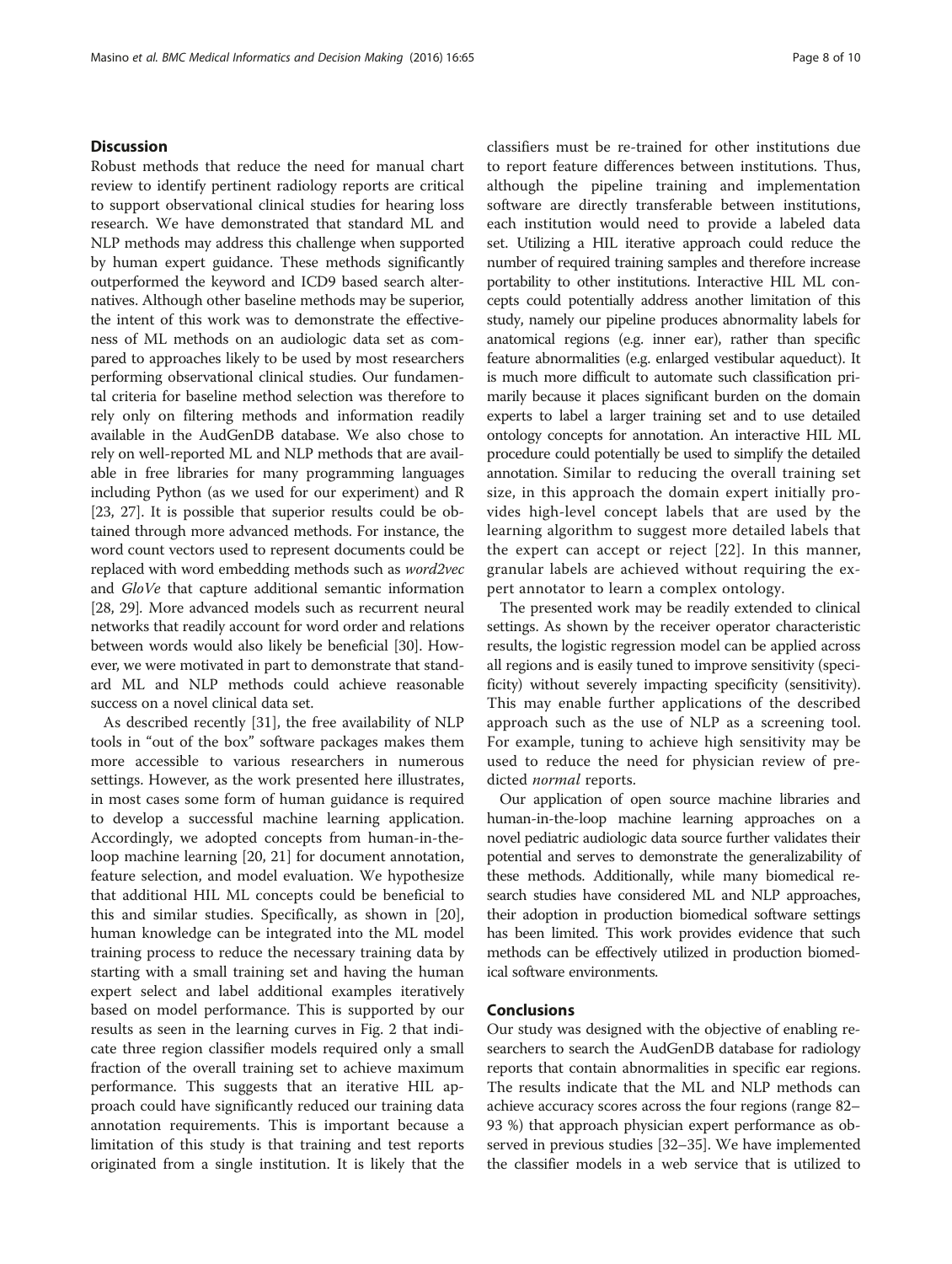<span id="page-8-0"></span>generate labels for the radiology reports in AudGenDB. The labels are provided as a data field in the Aud-GenDB interface and can be used to filter reports for abnormalities in the four ear regions. To date, the web service has been used to label and enhance the search capability of over 16,000 radiologist reports in the Aud-GenDB database.

In summary, we developed an automated pipeline that labels radiologist text reports as normal or abnormal relative to four ear regions. Our results indicate that standard ML and NLP methods implemented in freely available software libraries in concert with HIL ML techniques can accurately identify abnormal regions noted in text reports for the otologic domain. This is encouraging in that it aligns with previous studies that have indicated the ability of such methods to accurately provide radiology report outcome labels and suggests general applicability of the approach.

# Additional file

[Additional file 1:](dx.doi.org/10.1186/s12911-016-0306-3) Keywords and ICD9 codes used for alternative document classification methods. (DOCX 131 kb)

#### Abbreviations

AUC, area under the curve; AudGenDB, Audiological and Genetic Database; CHOP, The Children's Hospital of Philadelphia; CT, computed tomography; EHR, electronic health record; FV, feature vector; G-SVM, Gaussian support vector machine; HIL, human in the loop; ML, machine learning; NLP, natural language processing; REST, representational state transfer; ROC, receiver operating characteristic; SVM, support vector machine

#### Acknowledgements

Not applicable.

#### Funding

This work is funded by the National Institutes of Deafness and Other Communication Disorders of the National Institutes of Health, project number R24 DC012207.

#### Availability of data and materials

The data used for this study is freely available via the AudGenDB application website, [http://audgendb.chop.edu/,](http://audgendb.chop.edu/) by navigating to the Workspace tab and selecting the public query, AARC Manuscript Query. Our application source code is freely available at<https://github.com/chop-dbhi/arrc>.

#### Authors' contributions

AJM conceived of the study, implemented the models, performed the analysis and drafted the manuscript. RWG participated in the analysis and helped draft the manuscript. JWP and EBC participated in the study design and helped draft the manuscript. JAG provided clinical expertise necessary to create the gold standard report set and helped draft the manuscript. All authors have read and approved this manuscript.

#### Competing interests

The authors declare that they have no competing interests.

#### Consent for publication

Not applicable.

#### Ethics approval and consent to participate

This study used de-identified radiology reports obtained retrospectively from The Children's Hospital of Philadelphia (CHOP). The CHOP Internal Review Board approved the study under the overall AudGenDB project.

#### Author details

<sup>1</sup>Department of Biomedical and Health Informatics, The Children's Hospital of Philadelphia, 3535 Market Street, Suite 1024, Philadelphia, PA 19104, USA. <sup>2</sup>Department of Pediatrics, Perelman School of Medicine at the University of Pennsylvania, 34th Street & Civic Center Boulevard, Philadelphia, PA 19104, USA.<sup>3</sup> Center for Childhood Communication, The Children's Hospital of Philadelphia, 34th Street & Civic Center Boulevard, Philadelphia, PA 19104, USA. <sup>4</sup> Department of Otorhinolaryngology: Head and Neck Surgery, Perelman School of Medicine at the University of Pennsylvania, 3400 Spruce Street, Philadelphia, PA 19104, USA.

# Received: 23 October 2015 Accepted: 1 June 2016

#### References

- 1. Kopcke F, Trinczek B, Majeed RW, et al. Evaluation of data completeness in the electronic health record for the purpose of patient recruitment into clinical trials: a retrospective analysis of element presence. BMC Med Inform Decis Mak. 2013. doi[:10.1186/1472-6947-13-37.](http://dx.doi.org/10.1186/1472-6947-13-37)
- 2. Hersh WR, Weiner MG, Embi PJ, et al. Caveats for the Use of Operational Electronic Health Record Data in Comparative Effectiveness Research. Med Care. 2013. doi:[10.1097/MLR.0b013e31829b1dbd](http://dx.doi.org/10.1097/MLR.0b013e31829b1dbd).
- 3. Newton KM, Peissig PL, Kho AN, Bielinski SJ, Berg RL, Choudhary V, et al. Validation of electronic medical record-based phenotyping algorithms: results and lessons learned from the eMERGE network. J Am Med Inform Assoc. 2013;20(e1):e147–54.
- 4. Wang X, Hripcsak G, Markatou M, Friedman C. Active computerized pharmacovigilance using natural language processing, statistics, and electronic health records: a feasibility study. J Am Med Inform Assoc. 2009;16(3):328–37.
- 5. Lependu P, Iyer SV, Fairon C, Shah NH. Annotation analysis for testing drug safety signals using unstructured clinical notes. J Biomed Semantics. 2012; doi[:10.1186/2041-1480-3-S1-S5](http://dx.doi.org/10.1186/2041-1480-3-S1-S5).
- 6. Yadav K, Sarioglu E, Smith M, Choi H. Automated Outcome Classification of Emergency Department Computed Tomography Imaging Reports. Acad Emerg Med. 2013;20(8):848–54.
- 7. Mendonça EA, Haas J, Shagina L, Larson E, Friedman C. Extracting information on pneumonia in infants using natural language processing of radiology reports. J Biomed Inform. 2005;38(4):314–21.
- 8. Savova GK, Fan J, Ye Z, Murphy SP, Zheng J, Chute CG, Kullo IJ. Discovering peripheral arterial disease cases from radiology notes using natural language processing. AMIA Annu Symp Proc. 2010;2010:722–6.
- 9. Ostri B, Johnsen T, Bergmann I. Temporal bone findings in a family with branchio-oto-renal syndrome (BOR). Clin Otolaryngol. 1991. doi[:10.1111/j.1365-2273.1991.tb01969.x.](http://dx.doi.org/10.1111/j.1365-2273.1991.tb01969.x)
- 10. Kenna MA, Rehm HL, Frangulov A, Feldman HA, Robson CD. Temporal bone abnormalities in children with GJB2 mutations. The Laryngoscope. 2011. doi[:10.1002/lary.21414](http://dx.doi.org/10.1002/lary.21414).
- 11. Yilmaz HB, Safak Yalcin K, Çakan D, Paksoy M, Erdogan BA, Sanli A. Is there a relationship between bell's palsy and internal auditory canal? Indian J Otolaryngol Head Neck Surg. 2015. doi[:10.1007/s12070-014-0809-0](http://dx.doi.org/10.1007/s12070-014-0809-0).
- 12. Oonk AMM, Beynon AJ, Peters TA, Kunst HPM, Admiraal RJC, Kremer H, Pennings RJE, et. al. Vestibular function and temporal bone imaging in DFNB1. Hear Res. 2015. doi:[10.1016/j.heares.2015.07.009](http://dx.doi.org/10.1016/j.heares.2015.07.009).
- 13. Germiller JA, Crenshaw EB, Krantz I, Peterson J, Reinders M, White P, Italia M. AudGenDB: A Public, Internet-Based, Audiologic/Otologic/Genetic Database for Pediatric Hearing Research. Otolaryngol Head Neck Surg. 2011;145(2 Suppl):235–6.
- 14. Medicode (Firm). ICD-9-CM: International classification of diseases, 9<sup>th</sup> revision, clinical modification. Salt Lake City: Medicode; 1996.
- 15. Savova GK, Masanz JJ, Ogren PV, Zheng J, Sohn S, Kipper-Schuler KC, Chute CG. Mayo clinical Text Analysis and Knowledge Extraction System (cTAKES): architecture, component evaluation and applications. JAMIA. 2010;17(5):507–13. doi:[10.1136/jamia.2009.001560.](http://dx.doi.org/10.1136/jamia.2009.001560)
- 16. Aronson AR, Lang F. An overview of MetaMap: historical perspective and recent advances. JAMIA. 2010;17:229–36. doi:[10.1136/jamia.2009.002733](http://dx.doi.org/10.1136/jamia.2009.002733).
- 17. Bodenreider O. The Unified Medical Language System (UMLS): integrating biomedical terminology. Nucleic Acids Res. 2004;32(Database issue):D267–70. doi:[10.1093/nar/gkh061](http://dx.doi.org/10.1093/nar/gkh061).
- 18. Manning CD, Surdeanu M, Bauer J, Finkel J, Bethard SJ, McClosky D. The Stanford CoreNLP Natural Language Processing Toolkit. Proceedings of the